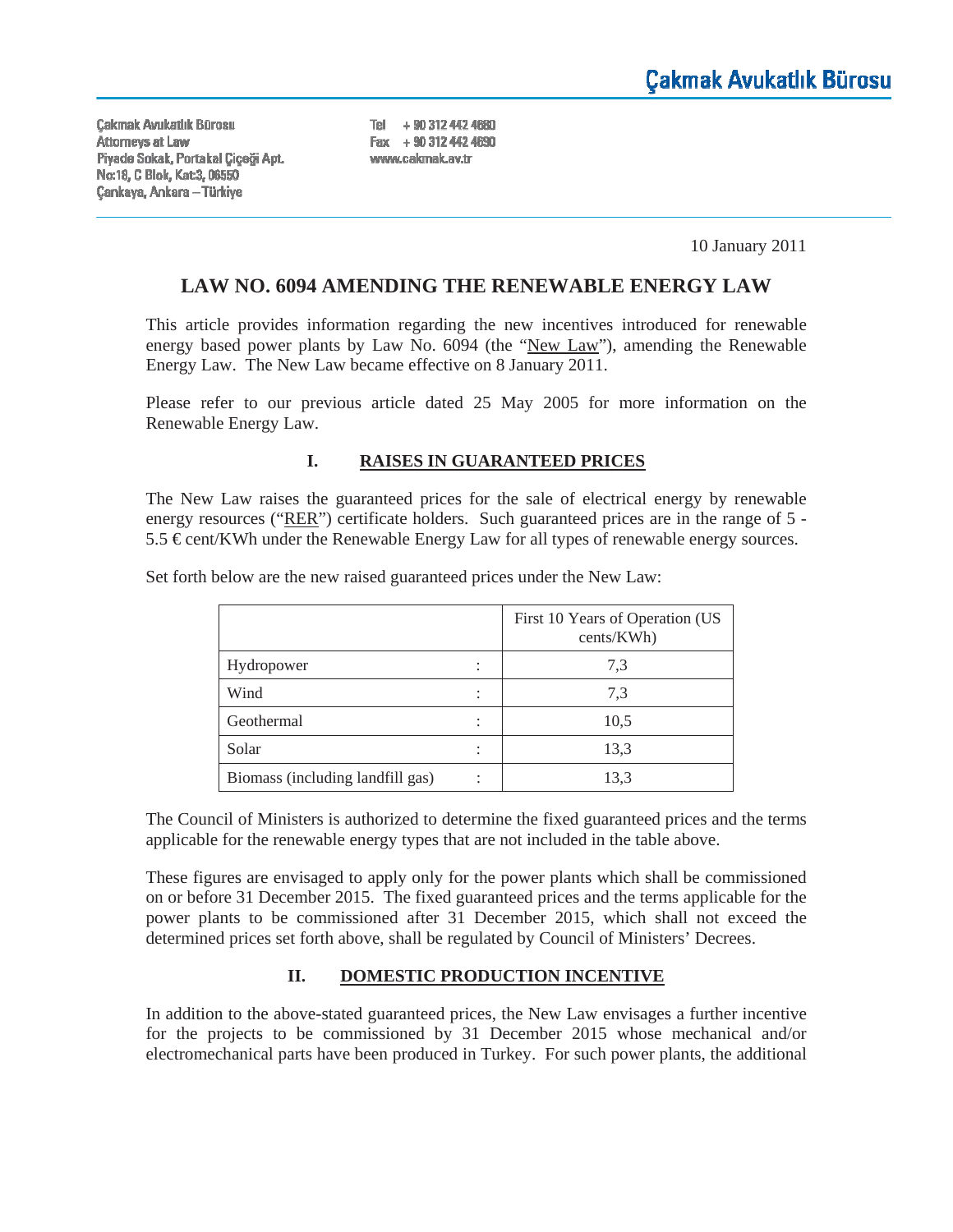incentives set forth in the table annexed to this article shall be applicable for a period of 5 years from the date of commencement of commercial operation of the relevant power plant.

The Council of Ministers is authorized to determine the domestic production incentives available for the renewable energy producers to be commissioned after 31 December 2015.

A regulation shall be issued by Ministry of Energy and Natural Resources (''MENR'') regarding the procedures and principles for definition of the scope of domestic production, its standards, certification and inspection procedures.

### **III. PARTIES SUBJECT TO THE PURCHASE OBLIGATION**

Pursuant to the Renewable Energy Law, retail sale license holders are subject to purchase obligations. The New Law, however, uses the expression of "suppliers that supply electricity to consumers" instead of retail sale license holders. Since the Electricity Market Law defines the term supplier so as to cover generation companies, auto-producer and auto-producer group companies and wholesale companies in addition to the retail sellers, the New Law may be interpreted as widening the scope of the entities subject to purchase obligations, to the extent that they sell electricity to "consumers", i.e., those users who purchase electricity for their own utilization.

### **IV. NEW METHOD FOR PURCHASE ARRANGEMENTS**

Under the Renewable Energy Law, retail sellers are obligated to purchase an amount of energy equal to a certain percentage of the electricity that they sold in the previous year from the entities holding an RER certificate. To perform this obligation, retail sellers are required to sign bilateral energy purchase agreements. Although the term "bilateral agreements" was removed from the Renewable Energy Law by an amendment dated 2 May 2007, the current version of the Renewable Energy Law does not provide for any alternative to the bilateral agreements for the retail sellers to perform their purchase obligation.

The New Law sets forth a new method for the performance of the purchase obligation of suppliers. According to the New Law, the purchase obligation will be performed through a program in which all suppliers subject to purchase obligation and all RER certificate holders will participate, rather than executing separate bilateral agreements for each sale transaction between each supplier and RER certificate holder.

According to the New Law, the Market Financial Settlement Centre ("MFSC") shall determine the total generation of each power plant included in this program for each invoice period and determine the price to be paid by each power plant. The sum of the prices determined for each power plant shall be announced for each respective invoice period.

The purchase obligation ratio of each supplier shall be determined by MFSC by identifying the ratio of the amount of energy supplied to the consumers by each of the suppliers for the same invoicing period to the total amount of energy supplied to all of the final consumers in Turkey. Following, the amount corresponding to the share of each supplier shall be calculated by multiplication of the purchase obligation ratio of each supplier with the total price to be paid to the RER certificate holders. Notification shall be sent to the parties and the related suppliers shall be invoiced by MFSC. The price collected by MFSC shall be paid pro rata to the related RER certificate holders. A regulation regarding the principles and procedures of this implementation shall be issued by EMRA.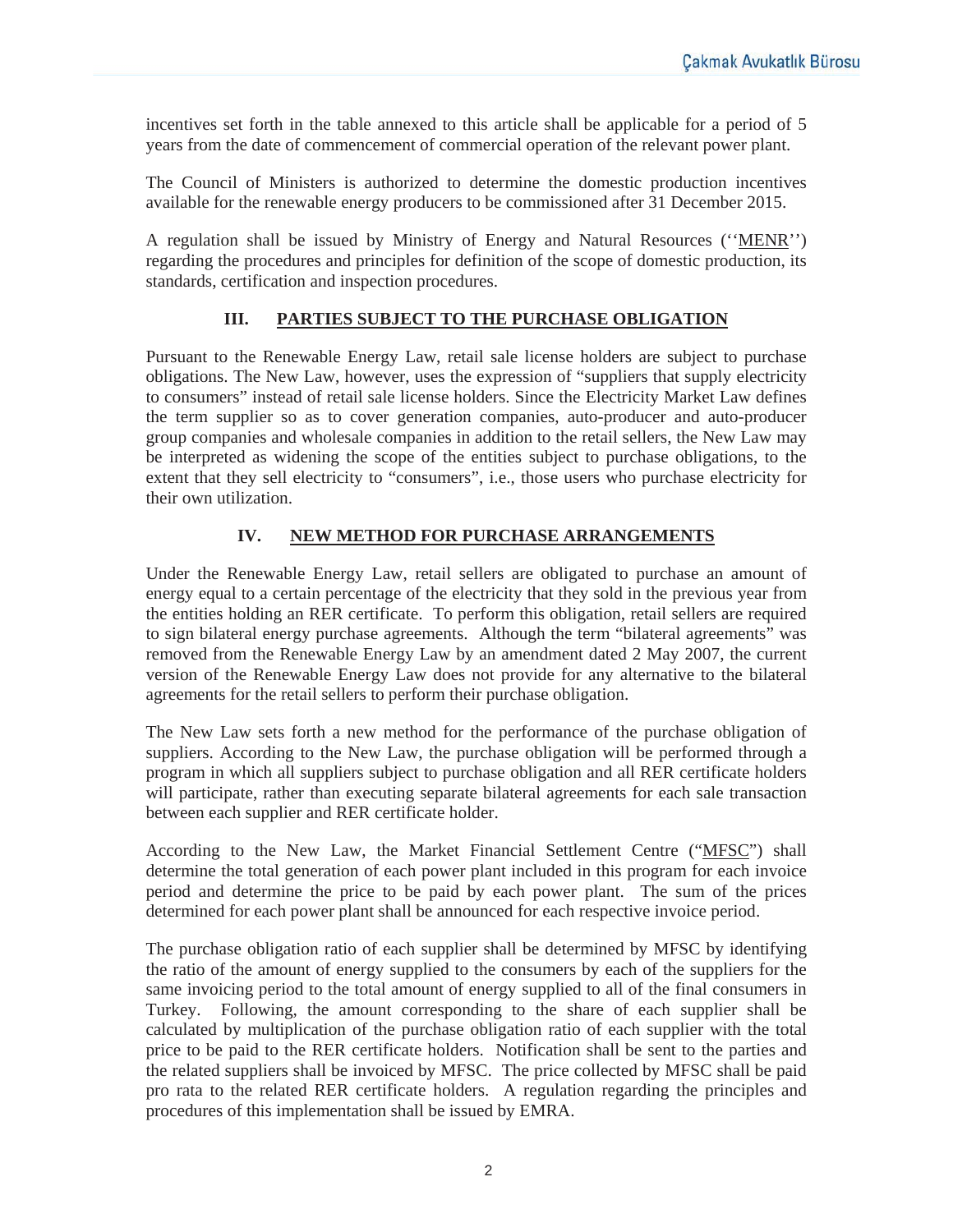The annual generation amount that will be incorporated in the licenses of the electricity generation facilities shall be the maximum annual generation amount with respect to their current installed capacity according to their energy source. The existing licenses shall be amended accordingly within 3 months upon the application of the relevant parties.

The RER certificate holders are eligible to participate in this program on an annual basis; i.e., once participating, they cannot leave the program during the year and participation in the program is permitted only at the beginning of each calendar year. However, RER certificate holders are not required to participate in the program. Those who do not wish to participate in the program may sell electricity to the open market and may sign bilateral energy sale/purchase agreements. In such cases, however, they would not be entitled to benefit from the purchase and price guarantee incentives of the Renewable Energy Law.

The inspections of the generation facilities under the Renewable Energy Law and other facilities generating or distributing electricity shall be executed by Energy Market Regulatory Authority (''EMRA'') or EMRA shall authorize an auditing company for such inspection, the costs of which shall be borne by the relevant facility. A regulation regarding the procedures and principles of the authorization of the auditing companies shall be issued by EMRA upon obtaining the opinion of MENR.

## **V. OTHER INCENTIVES UNDER THE NEW LAW**

The New Law also governs the following incentives for the renewable energy producers:

- Renewable energy producers are entitled to construct additional capacity on the condition that such additional capacity is constructed within the area specified in their licenses and that the power delivered to the transmission system does not exceed the installed capacity stated in their licenses.
- Priority shall be given to the renewable energy producers when evaluating the connection requests of generation license applicants to the transmission system.
- In the event that forests and lands under private ownership of the Treasury, or under the control or disposal of the State, are utilized for the generation of electricity from renewable energy resources, such lands shall be leased to, or the right-of-way or usufruct rights thereof, shall be granted to the relevant entities. Before the New Law, the fees for the grant of such rights were to be discounted by 85% for the first 10 years of operation. The New Law maintains this period and discount amount.
- Renewable energy projects can be developed in national parks, natural parks, natural protection zones, protected forests, natural sites, etc., on the condition of receiving the affirmative opinion of the relevant Ministry or the relevant general directorate of protection, as the case may be.
- For the establishment of usufruct rights over Treasury and State owned lands, the right holder must pay 1% of its revenues to the Treasury in addition to the usufruct fee. The New Law removes this 1% payment obligation for the renewable energy producers.
- A regulation regarding the application procedure, permit process, inspection, and the technical and financial procedures for the renewable energy based generation facilities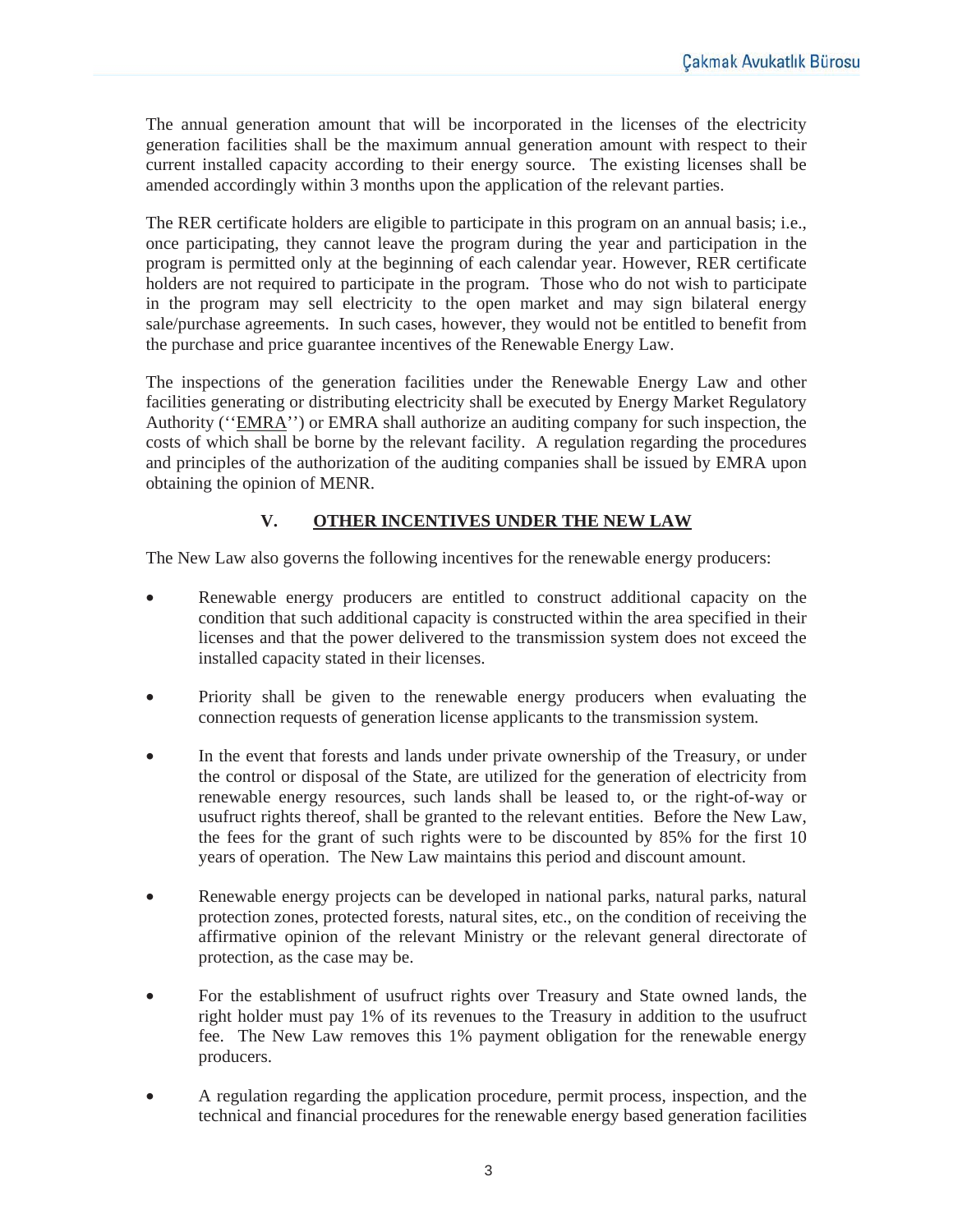within the scope of Article  $3(3)$  of the Electricity Market Law No.  $4628^1$  shall be issued by EMRA by obtaining opinions of MENR, Ministry of Interior and the General Directorate of the State Hydraulic Works. Real and legal persons generating electricity within the scope of this Article shall benefit from the prices set forth within the chart above for ten years if they generate more than their needs and transmit it to the distribution system.

The New Law does not introduce any tax incentive to the renewable energy based power plants.

## **VI. AMENDMENTS REGARDING SOLAR ENERGY**

The New Law includes the following provisions regarding the solar energy based power plants:

- A regulation regarding the standards and testing methods which shall be used for the inspections and procedures and the standards regarding the inspection of the generation amount of the solar and hybrid power plants shall be issued by MENR with an opinion by EMRA.
- The information regarding transformer centers and their connection capacities shall be issued by MENR on an annual basis until 31 December 2015 by obtaining the technical opinions of General Directorate of Electrical Power Resources Survey and Development Administration (''EPRA'') and Turkish Electricity Transmission Company ("TETC"). The information regarding transformer centers and their connection capacities for the years following 31 December 2015 shall be determined and issued annually by MENR. The first issuance in this regard shall be made on 1 April 2014.
- Within the (generation) license applications for solar energy based power plants, it is obligatory to provide appropriate measurement compatible with the standards.
- If the owner of the site where the power plant shall be located applies for a license, another real or legal person can not apply for a (generation) license regarding the same site.
- In the instance where there are more than one (generation) applications regarding the same area and/or same transformer center, in order to determine the applicant that shall connect to the system with the announced capacity, a competition shall be held by TETC by an underbidding procedure with respect to the prices set forth within the New Law. A regulation regarding the procedures and principles with respect to this competition shall be issued by TETC by obtaining opinions of EMRA and EPRA.
- The total established capacity of the solar energy based power plants which will connect to the transmission system until 31 December 2013 shall not exceed 600 MW.

<sup>1</sup> The renewable energy based generation facilities with a minimum established power of 500 KW and micro cogeneration facilities, which are exempt from the obligation to obtain a license and establish a company, are within the coverage of Article 3(3) of the Electricity Market Law No. 4628.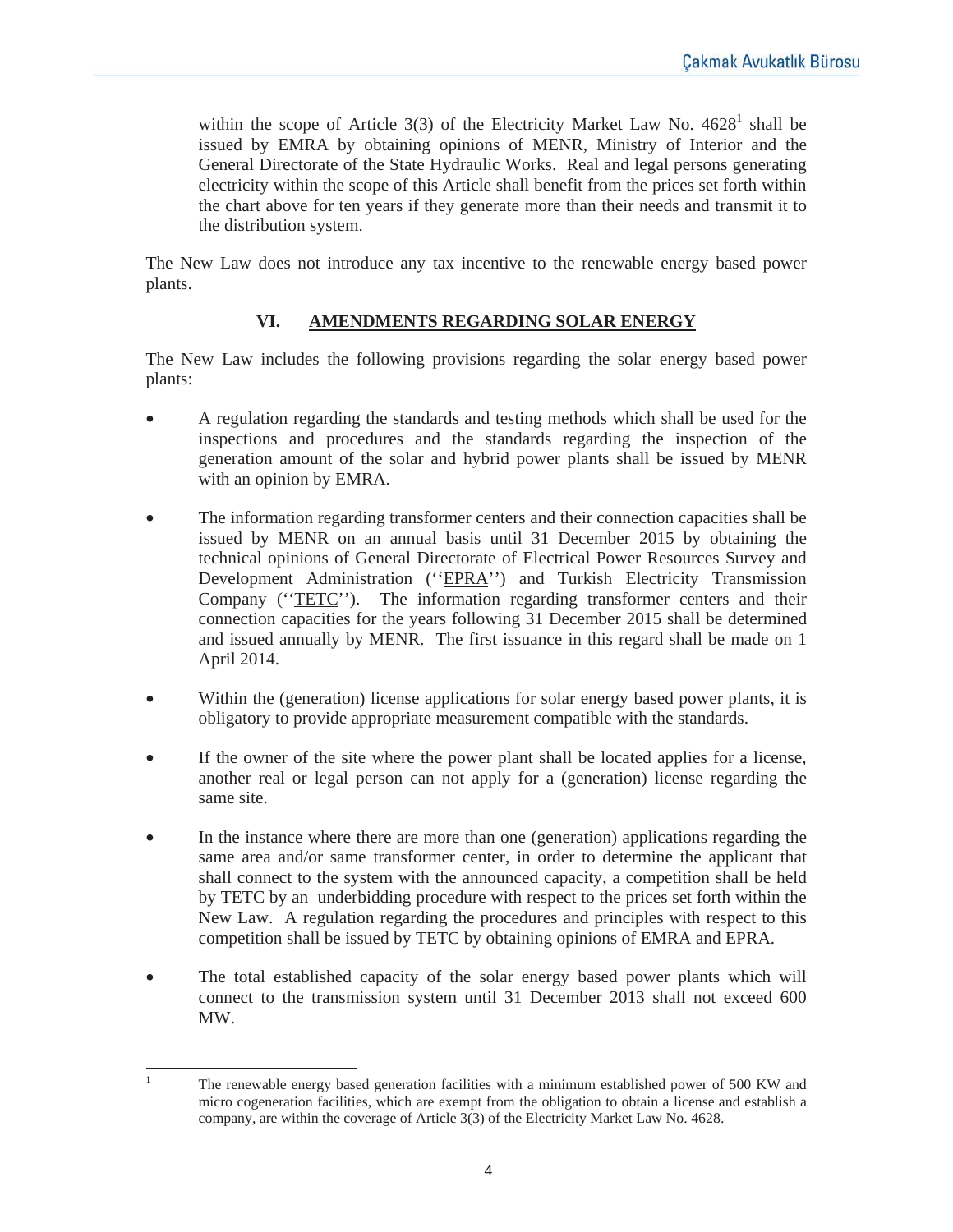### **VII. PARTICIPATION IN THE PROGRAM FOR THE YEAR 2011**

All the regulations mentioned above shall be issued within 3 months of the effective date of the New Law. The facilities which are willing to participate in the program of MFSC for the year 2011 shall obtain an RER certificate and apply to EMRA within one month following the issuance of these regulations. The list of RER Certificate holders participating in the program for 2011 shall be issued by EMRA within one month following the receipt of the applications. ⊕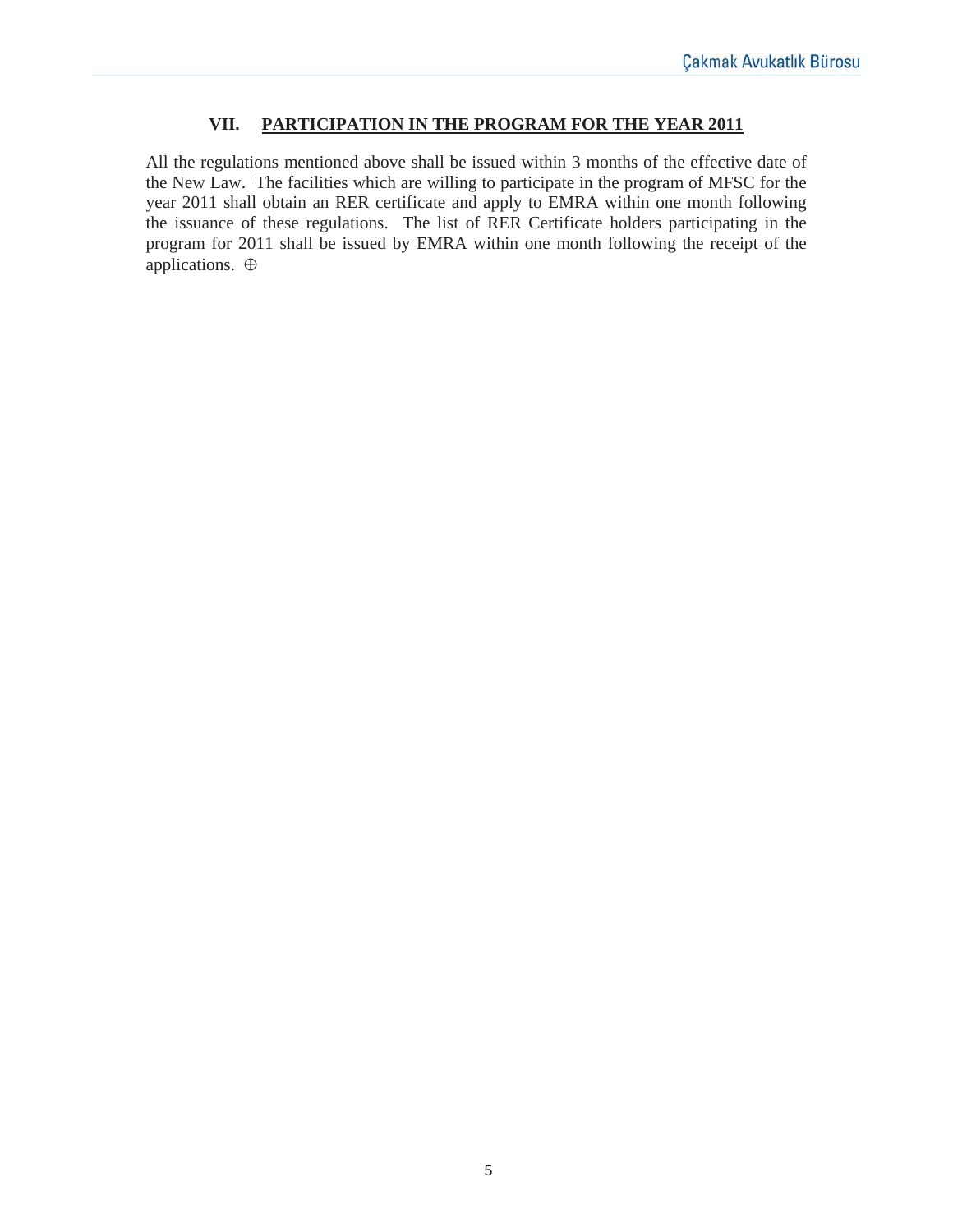### **ANNEX**

| <b>Facility Type</b>                                | <b>Domestic Production</b>                                                                                                                      | <b>Domestic Share</b><br><b>Support</b> |
|-----------------------------------------------------|-------------------------------------------------------------------------------------------------------------------------------------------------|-----------------------------------------|
|                                                     |                                                                                                                                                 | (US cents/kWh)                          |
| A-Hydroelectric Generation<br>Facility              | 1- Turbine                                                                                                                                      | 1,3                                     |
|                                                     | 2- Generator and power electronics                                                                                                              | 1,0                                     |
| <b>B</b> -Wind Energy Generation<br>Facility        | $1 - Wing$                                                                                                                                      | 0,8                                     |
|                                                     | 2- Generator and power electronics                                                                                                              | 1,0                                     |
|                                                     | 3- Turbine tower                                                                                                                                | 0,6                                     |
|                                                     | 4- All mechanical equipment of rotor and nacelle<br>groups (excluding the payments made for wing<br>group, and generator and power electronics) | 1,3                                     |
|                                                     |                                                                                                                                                 |                                         |
| C- Photovoltaic Solar<br><b>Generation Facility</b> | 1- PV panel integration and production of solar<br>structural mechanics                                                                         | 0,8                                     |
|                                                     | 2- PV modules                                                                                                                                   | 1,3                                     |
|                                                     | 3- Cells composing PV module                                                                                                                    | 3,5                                     |
|                                                     | 4- Inverter                                                                                                                                     | 0,6                                     |
|                                                     | 5- Equipment focusing the sunlight on PV<br>module                                                                                              | 0,5                                     |
| D- Condensed Solar<br><b>Generation Facility</b>    | 1- Radiation receiving tube                                                                                                                     | 2,4                                     |
|                                                     | 2- Reflective surface panel                                                                                                                     | 0,6                                     |
|                                                     | 3- Solar tracking system                                                                                                                        | 0,6                                     |
|                                                     | 4- Mechanical equipment of storage system of<br>thermal energy                                                                                  | 1,3                                     |
|                                                     | 5- Mechanical equipment of steam generation<br>system that accumulates sunlight on the tower                                                    | 2,4                                     |
|                                                     | 6- Stirling engine                                                                                                                              | 1,3                                     |
|                                                     | 7- Panel integration and structural mechanics of<br>solar panel                                                                                 | 0,6                                     |
| E- Biomass Generation<br>Facility                   | 1- Fluidized bed steam boiler                                                                                                                   | 0,8                                     |
|                                                     | 2- Liquid org as fired steam boiler                                                                                                             | 0,4                                     |
|                                                     | 3- Gasification org as cleaning group                                                                                                           | 0,6                                     |
|                                                     | 4- Steam org as turbine                                                                                                                         | 2,0                                     |
|                                                     | 5- Internal combustion engine or stirling engine                                                                                                | 0,9                                     |

# **DOMESTIC PRODUCTION INCENTIVES**